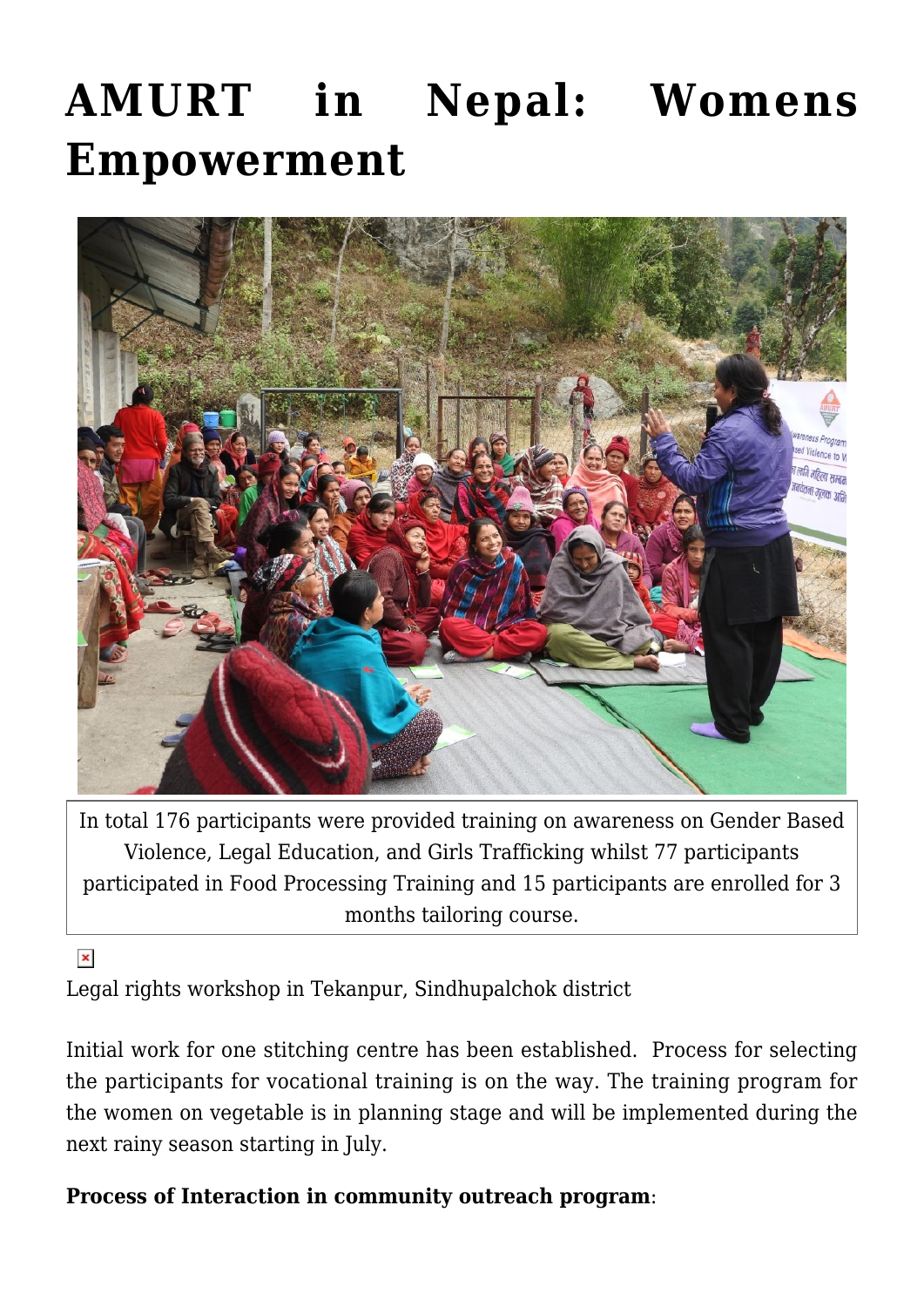Outreach Program staff have interaction with the community during the community assessment visits and meetings in the target villages. The staff have interactions with the community leaders, school teachers, structured women groups, social workers and local institutions like VDC office, village resource centre, health post, local police post etc. To facilitate the interaction process, we

have hired community mobilizers in each VDC since  $1<sup>st</sup>$  January 2016. These mobilizers help the women groups in their respective areas to organize their monthly meetings, plan to participate in skill training and involve in different income generating activities. The mobilizers are trained on how to interact with the women groups and to support them in empowerment training activities. We also emphasize to promote local resources and production whilst discussing with them.

## $\pmb{\times}$

Participants at girls trafficking awareness session at AMURT field office, Karitok, Sindhupalchok district.

### **Beneficiaries profile**

Most of the families in our target areas are low income families. Their children have receiving benefit from education support program from AMURT. About 85 % families are the victims of the mega earthquake of April and May 2015. Most of them are staying in temporary shelters with difficulties. Most of them have lost their job opportunities. The introduction of hands on skill training to start small scale business has helped them to plan and implement some small business activities. There are some women groups and they are functional. They could be effective in implementing grassroots community level programs and also small business activities.

#### $\pmb{\times}$

Women are trained in food processing of pickles and potato chips they are now selling in the local market.

#### **Level of Participation by the stakeholders:**

During the interaction program with the focus group, the women discuss about change and improvement in their life situation. They also identify the needs which